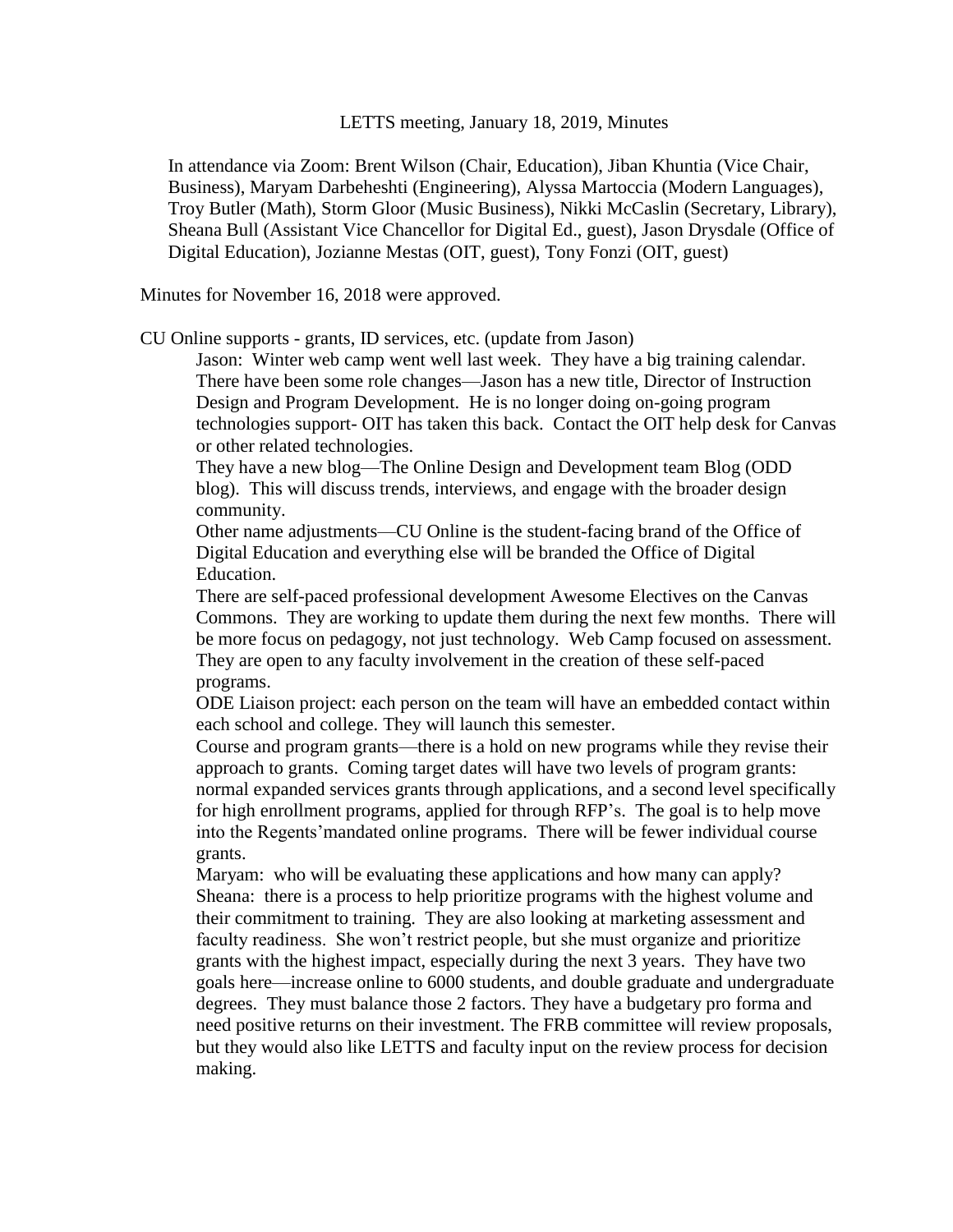Brent: reserve some money to direct to certain units which we know would use it well. Then use a more formal process for proposals. Bob Damrauer has split funds like that.

Sheana: she thinks this is a useful idea and will talk to Bob about how he structures that.

Alyssa: Bob also lets people make revisions to their proposals.

Sheana: they want to support successful programs and don't want to make the application process too stressful. There will be opportunities to come in and ask questions and writing workshops. There may also be future opportunities for funding, for those not funded in the first round.

Brent: Gear your metric to something sharable to the public, maybe via a video. Sheana: their name change emphasizes what their core mission is. They are seeking relationships with different groups and she wants LETTS to be on their first line of communication. They are also building up their staff in marketing and student support.

Jozianne Mestas and Tony Fonzi (OIT)- hello and update on campus support

Tony will be the go-to for classroom support in the future.

They have an unusual agreement with Auraria campus—their team is responsible for hands-on classroom support for any CU owned building, except North classroom, where people are asked to call AHEC first. They are trying to streamline this process to contact CU technicians directly. Jozianne is transitioning to a different position and Tony will help update us. They are currently getting classrooms ready. Betty Charles is their director.

Brent—they are trying to get faculty feedback regarding classroom technology and support.

For February meeting: Erica Larsen (w/Justin) for intros and brief report Ally (Kate Miller - accessibility tool) - implementation plan? Issues and concerns from individual units (from LETTS members, see below)

Committee Action Charge: Survey priorities, issues and needs from each member's unit to share at next meeting.

Next meeting will be February 15, 2019, 3:00-4:00 via Zoom.

Meeting adjourned at 3:43 p.m. Respectfully submitted, Nikki McCaslin, LETTS Secretary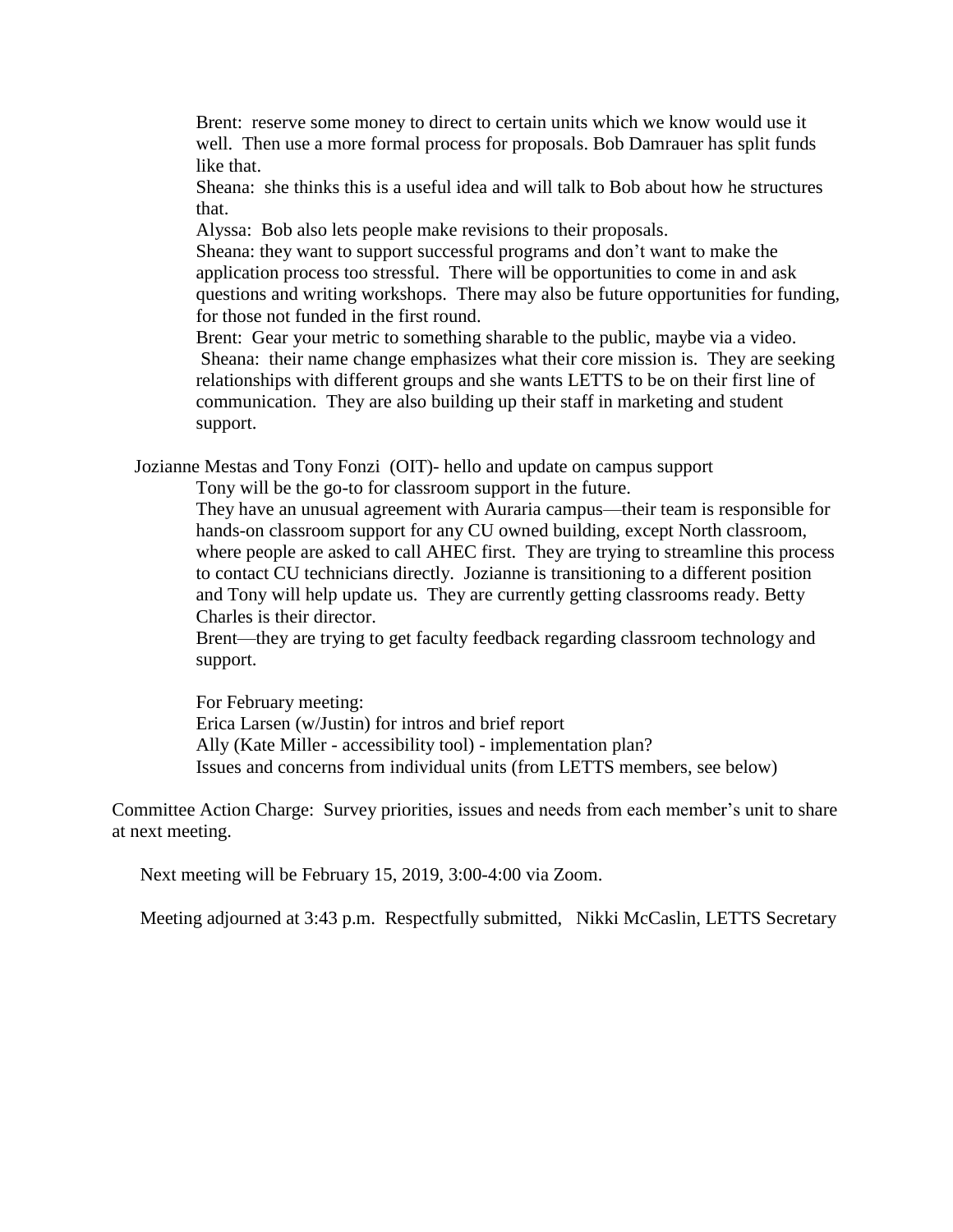#### LETTS meeting, February 15, 2019, Minutes

In attendance via Zoom: Brent Wilson (Chair, Education), Jiban Khuntia (Vice Chair, Business), Alyssa Martoccia (Modern Languages), Troy Butler (Math), Storm Gloor (Music Business), John Ronquillo (Public Affairs), Nikki McCaslin (Secretary, Library), Sheana Bull (Assistant Vice Chancellor for Digital Ed., guest), Tony Fonzi (OIT, guest), Jorge Salinas (Ally, guest) Kate Miller (Office of Digital Education, guest), Corey Edwards (CU Online, guest), Erika Larson (Student Success, guest)

Minutes for January 18, 2019 were approved with correction.

Kate Miller and Jorge Salinas presented a demonstration of Ally, a Canvas accessibility tool. After a pilot was conducted on two campuses, faculty voted for a contract with Ally to assist with our inclusive and accessibility curriculum goals. Kate is our contact person and it is not too late to get it added to our Spring courses or we can also try it out in a sandbox.

Jorge: Ally applies remediation regarding accessibility and makes recommendations, such as better ways to format headings, make navigation tags, image descriptions, scanned documents, etc.

For instructors: Ally gives accessibility scores, specific recommendations and step-by-step instructions.

For Students: Ally helps students with alternative formats—They offer 6 different formats for content: OCR PDF, HTML, ePub, Braille, audio, and machine-translated versions. (These features, such as the translation service, can be turned off when desired).

Ally can give overall program accessibility reports, where issues are, and their severity. It uses standardized weighting to score accessibility (WCAG standards). They don't provide accessibility scores for the alternative formats. However, you can download the document and re-upload it to get a new score.

They've looked into videos, but they are tricky. Ally can't tell if subtitles are accurate or not, but it can tell if they are missing. They don't consider YouTube subtitles to be good, so they check for edited content. Ally has some limitations, but they are working on these. Context is important and AI doesn't address this. 25% of faculty do provide remediation to their content.

Brent: We need faculty to buy into this. They can collaborate and take a shared content approach. They can use Canvas Comments and shared files for collaboration. This should benefit both online and f2f instructors.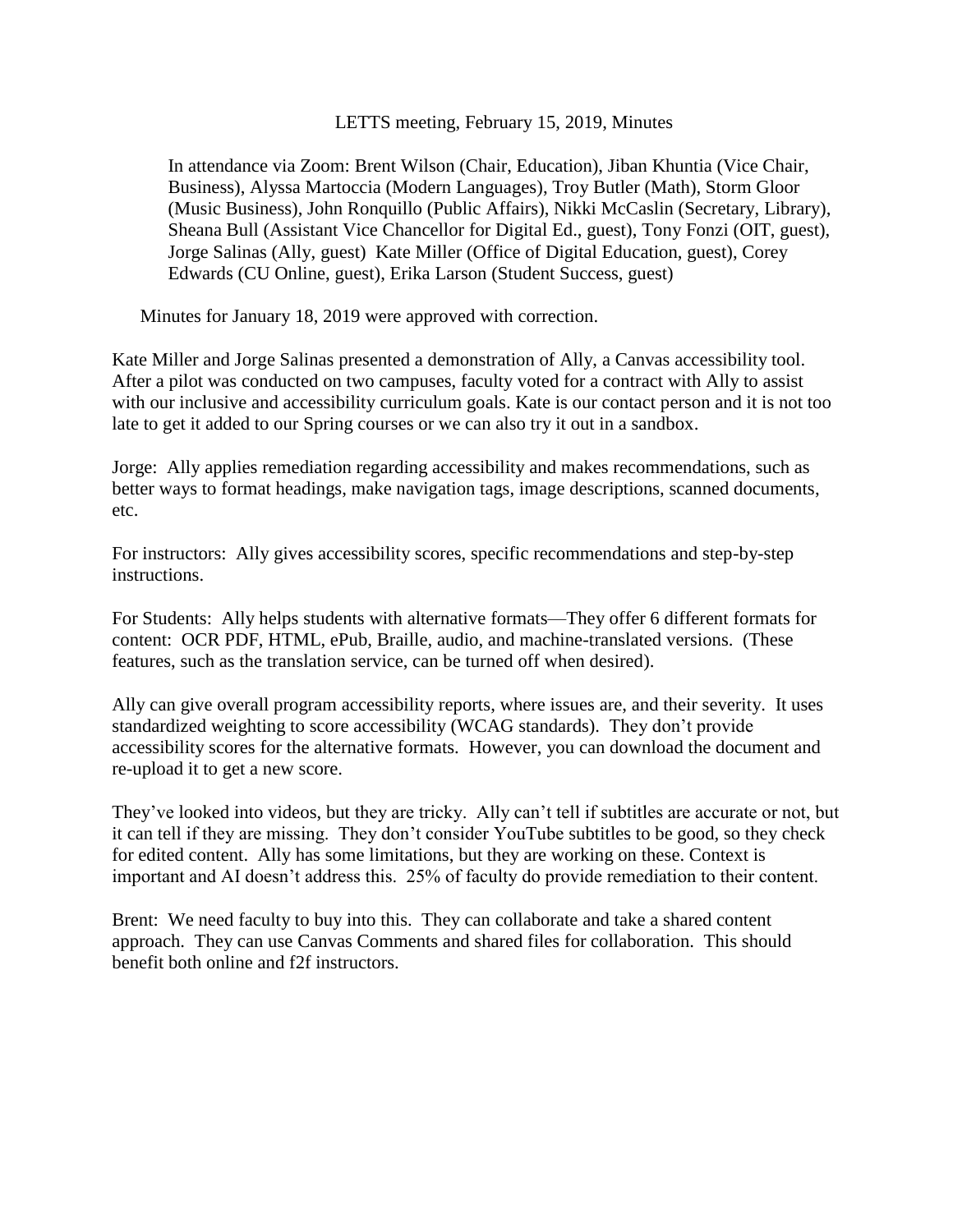For the next meeting we will discuss the transition to Sitefinity web pages for all of our departments. There were concerns about the decision making process when OIT chose Sitefinity over Drupal. Brent would like to get a report from OIT about the transition. Russ Poole will join us next time to report on this and the strategic planning process.

Priorities, Issues and concerns from individual units: LETTS members are to make a list of these in our agenda page. Brent will make sure that the page can be edited.

Next meeting will be March 15, 2019, 3:00-4:00 via Zoom.

Meeting adjourned at 4:00 p.m. Respectfully submitted, Nikki McCaslin, LETTS Secretary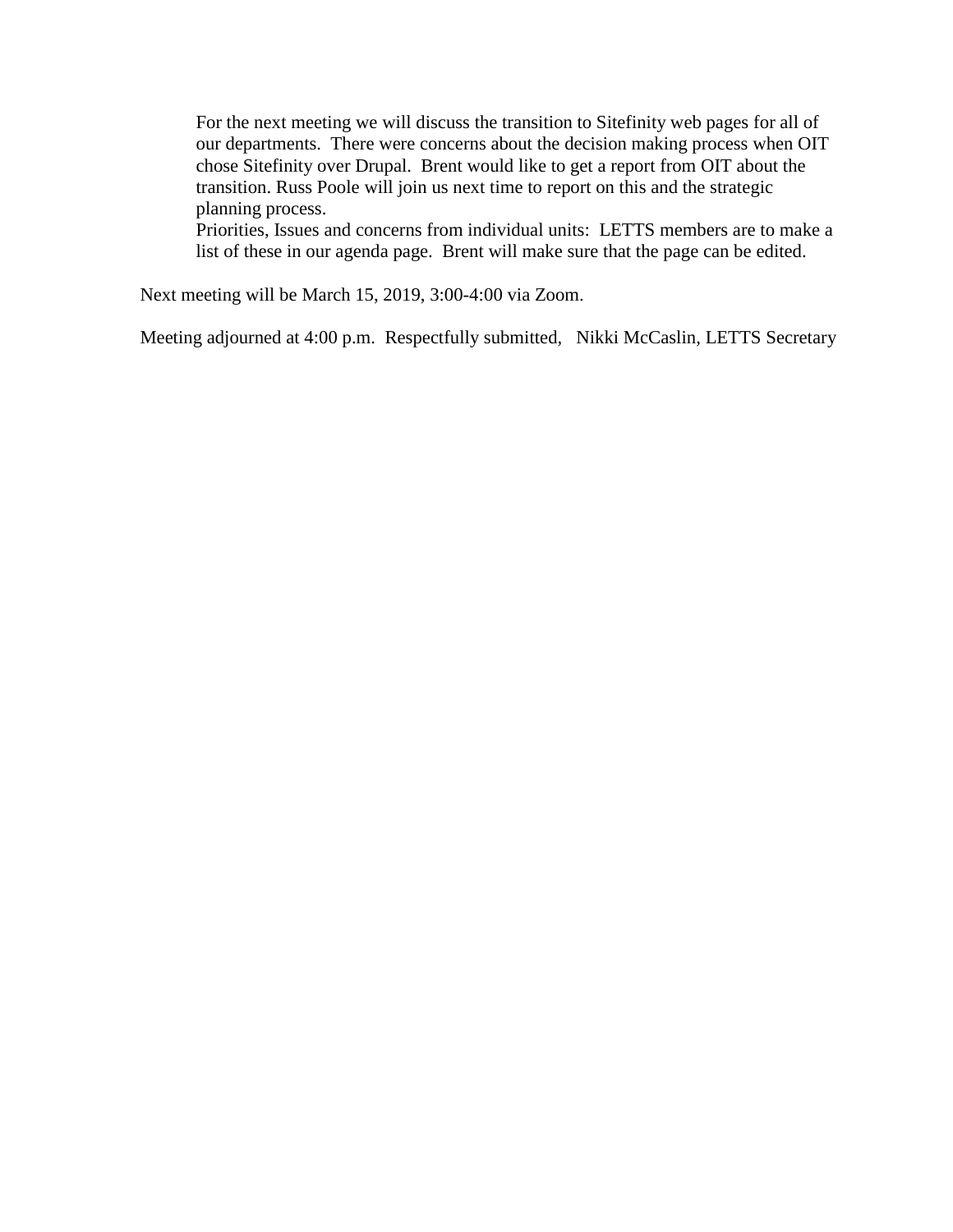### LETTS meeting, March 15, 2019, Minutes

In attendance via Zoom: Brent Wilson (Chair, Education), Jiban Khuntia (Vice Chair, Business), Alyssa Martoccio (Modern Languages), Troy Butler (Math), Nikki McCaslin (Secretary, Library), Tony Fonzi (OIT, guest), Russ Poole (CIO for both campuses, guest), Sharon Grant (Organizational Change Manager, OIT)

Minutes for February 15, 2019 were approved.

Russ Poole gave our committee OIT updates: Sitefinity is not a Microsoft product. They had 3 finalists and eliminated one. Votes for the remaining two were continually spit down the middle and they followed the process that faculty assembly required: if the votes are spit 50/50 then Russ made the decision as to which was the best product for us. They are 35-40% through the transition. Russ can provide a current schedule of completion on request.

They have a team working on their strategic plan, projected to be done by the end of May. They are doing separate plans for the Denver and Anschutz campuses. Brent is on the review committee. Invitations to meet should go out next week. Budget requests need to go in during a certain window, so they need to have their plan done in time to request needed funding.

They anticipate no service interruptions to emails during the transition to separate campus email systems. Sharon Grant is our point of contact.

They are looking at Ally, the new accessibility software, and they have new policy requirements and review processes for procured software. Brent expressed concern about course security/"Trojan horse" type issues with this new software.

IT governance is being rebooted to become more nimble. They now report to the OIT cabinet, which includes chancellors from both campuses and three vice-chancellors. They want to leverage faculty governance more for their ideas and get feedback from Anschutz and Denver faculty members, or use LETTS or Faculty Assembly for input.

Next meeting will be April 19, 2019, 3:00-4:00 via Zoom

Priorities, Issues and concerns from individual units: LETTS members are to make a list of these on our agenda page. Brent will make sure that the page can be edited.

Erika Larson will join us in April.

Meeting adjourned at 4:05 p.m. Respectfully submitted, Nikki McCaslin, LETTS Secretary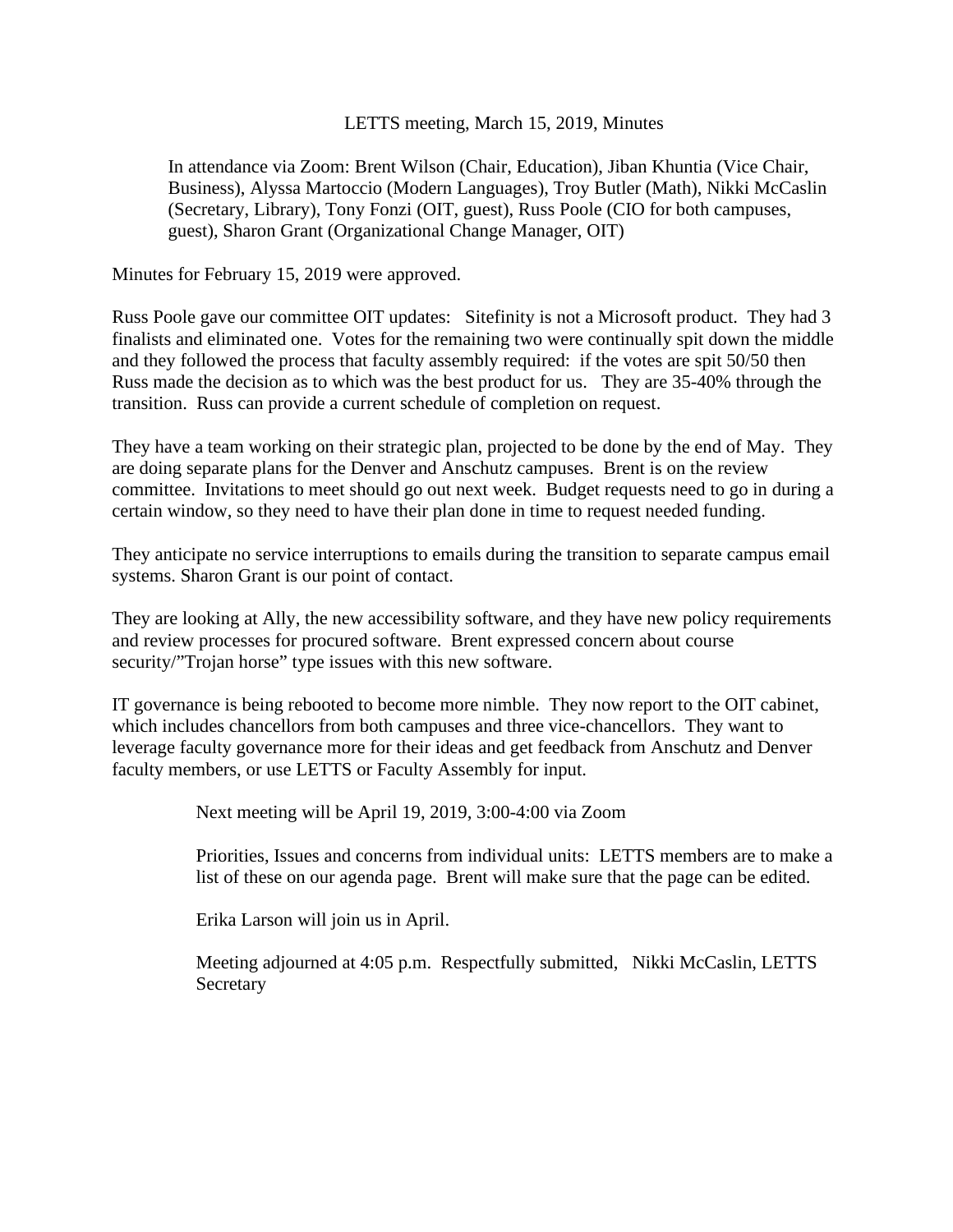### LETTS meeting, April 19, 2019, Minutes

In attendance via Zoom: Brent Wilson (Chair, Education), Jiban Khuntia (Vice Chair, Business), Maryam Darbeheshti (Engineering), Troy Butler (Math), John Ronquillo (Public Affairs), Nikki McCaslin (Secretary, Library), Sharon Grant (Organizational Change Manager, OIT), Justin Harmeo (Director of Financial Aid and Scholarships, guest), Erika Larson (Student Success, guest)

Minutes for March 15, 2019 were approved.

Please let Brent know if you will be continuing on the committee for next year or if you know who your replacement will be.

OIT strategic planning meetings are taking place and Brent is serving as our rep on this.

A link to LETTS End of Year report to Faculty Assembly is available on the agenda. Let Brent know if you need any changes.

Priorities, Issues and concerns from individual units: LETTS members are to make a list of these on our agenda page. Brent will make sure that the page can be edited.

Erika Larson and Justin updated us on Student Success initiatives and ways they use technology to reach out to students.

Justin: Regarding Chatbot, they are working with OIT to develop the technology in house. Dr. Janet Corral (Anschutz) has designed an AI product and pilot tested it on anatomy students. She and Russ are developing Chatbot. They will address the top 10-20 questions for each area. Jan Gascoigne is overseeing a student mental health aspect. There is a persona to guide students through a map of campus and the website. They are developing an avatar for student questions. This used to be a real person, but now they use AI. The data generated by student questions will be useful from both Navigate and Chatbot.

Erika: the chancellor has prioritized Student Success as the 1<sup>st</sup> priority. Some Student Success initiatives are not technology based, such as a math placement test and others. They have three goals: 1) by 2020 1<sup>st</sup> year full-time retention rate at 75% to sophomore year, 2) 50% graduation rate in a six year time period, and 3) transfer students at junior level graduate at 60% rate in 3 years. Navigate was developed by EAB (Education Advisory Board). The model was taken from healthcare but is easy to refer to other areas. Oct. 2017 was the initial use. It is currently in use by support staff advisors, but it can become available to other campus faculty if they have Academic Assist. Faculty have been mostly active with the early alert program. Erika gave us a demo of the program's features. They are working on a policy for texting students, instead of emails. We don't have a policy for texting students yet but are trying to develop one. There is an easy "schedule an appointment" link on emails.

Maryam: This is the same as SSC, which they piloted in Engineering. They don't have staff advisors in Engineering, only faculty advisors. The faculty don't have time to take notes. Are we including lecturers and adjuncts? The TA's don't have access. Does it include full and part-time faculty? A staff member can take the notes for the faculty, but the staff member has to use the faculty member's profile.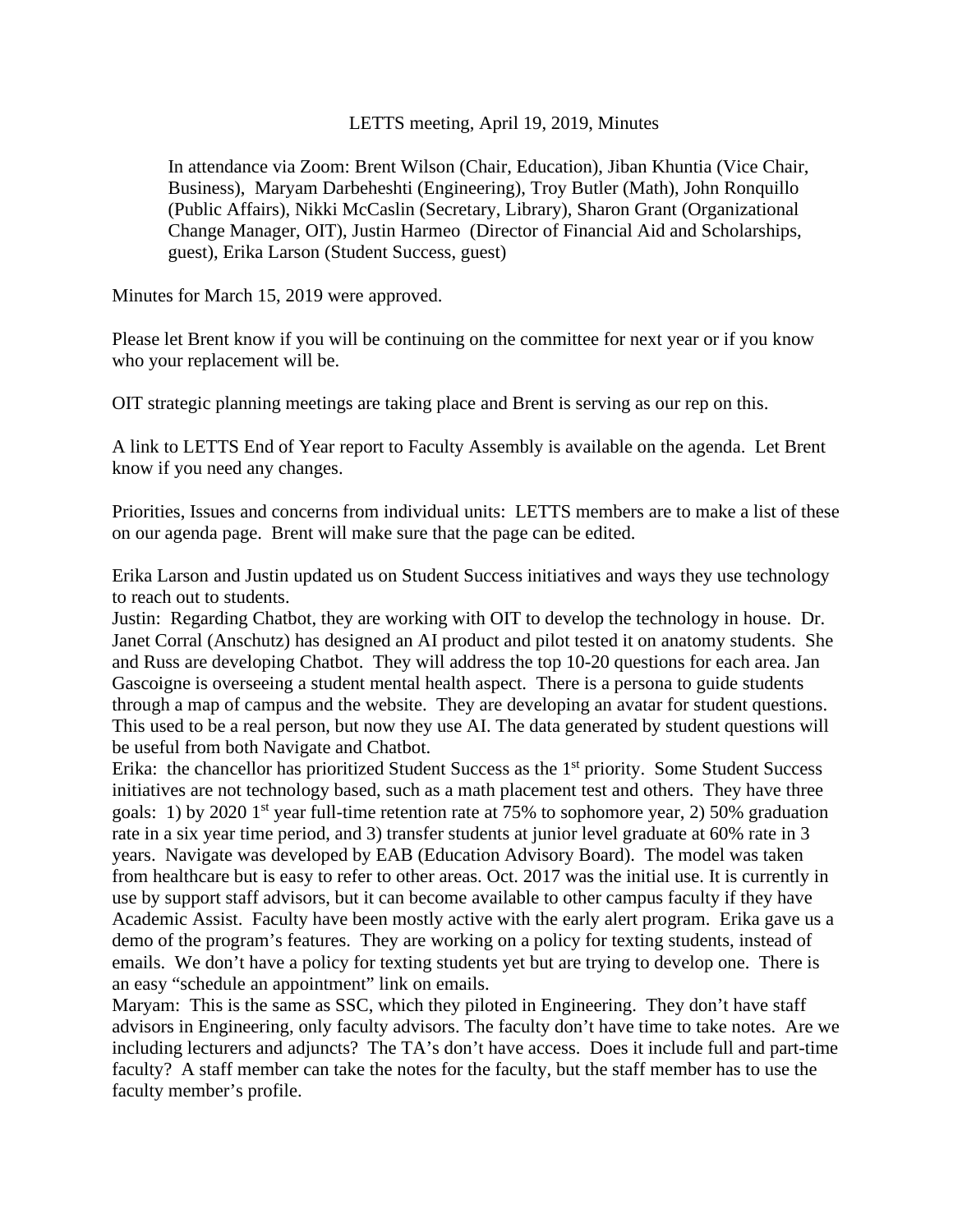Brent: Do you have ways to access interventions?

Navigate has an intervention effectiveness tool. They have ways of tracking and reporting results. Erika and others can help faculty generate reports.

Our concerns and priorities will be made into a list to share with administrators and they can begin the next school year with those priorities.

Unless the chair convenes a special meeting in May, the LETTS committee is adjourned for the summer.

Meeting adjourned at 4:00 p.m. Respectfully submitted, Nikki McCaslin, LETTS Secretary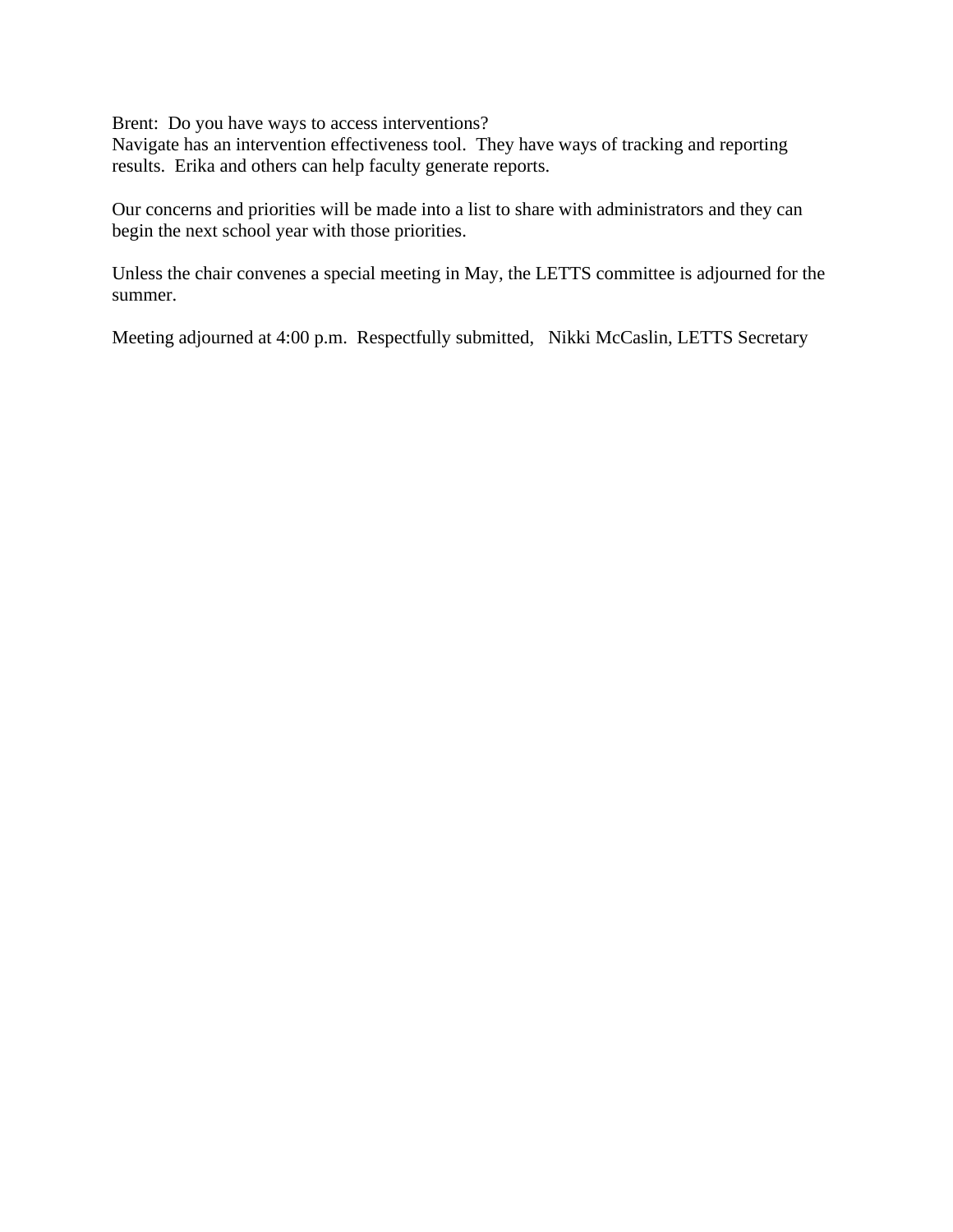## *LETTS Committee – CU Denver Faculty Assembly*

# Minutes for 20 September 2019 (met 3-4 pm vi[a Zoom link\)](https://ucdenver.zoom.us/j/965888514)

Attending: Jiban, Lorrie, Maryam, Charles, Brent, and Sheana (ex officio). Minutes prepared by Brent Wilson with assistance from Jiban Khuntia. Minutes below approved 18 October 2019.

- Approved [minutes from April 2019.](https://docs.google.com/document/d/1iJ3kNWg7s-cXMkeoeHSe7yqjDUjaWPjUFJTm9We1Hw4/edit?usp=sharing)
	- o Motion to approve by Troy, second by Jiban, approved by all
- Confirmed our meeting time: 3rd Friday for monthly meetings
- o Works for all present; Storm has a conflict but will work to resolve
- Priorities for the year
	- o Partnership with admin ongoing decisions and concerns (OIT, ODE, TSS, etc.)
		- Some flexibility; can invite others based on demand and situation
		- We also need to include plans for student life and other occasional visiting admins
	- o [Issues and concerns](https://docs.google.com/document/d/1cvprSHh4t1rFoVe5Q9InxBbuVNkPrAGFLDFB-zEAZjg/edit?usp=sharing) from individual units continue discussion from last year
	- o Central office (Pres Kennedy) update on recent thinking
		- Fourth Industrial Revolution and changing scene in higher ed
		- **\$15K degree in Data Science or backup area?** 
			- This will may be on hold given Pres Kennedy's concerns
			- We have hybrid classes that are already aligned with these models; we do not choose our competition (Troy)
		- Consultant to review online services system-wide (report end of December)
			- Concerns:
				- Outside management group
				- 5th campus (like CSU Global)
			- We want to weigh in on feedback sessions:
				- Campuses have such distinct missions and culture, best to have a federated system with local support where appropriate
					- **ID/instructional support should be left to** campuses
					- Student Success too (student populations are different across campuses) (Maryam)
				- Okay to centralize
					- Centralize marketing
					- **LMS** choice and basic support
				- Ownership and control of course content (Charles)
		- **RFP** for a new round of online program proposals may be coming
		- Support for graduate programs
		- Business school is leading out with MBA and MS programs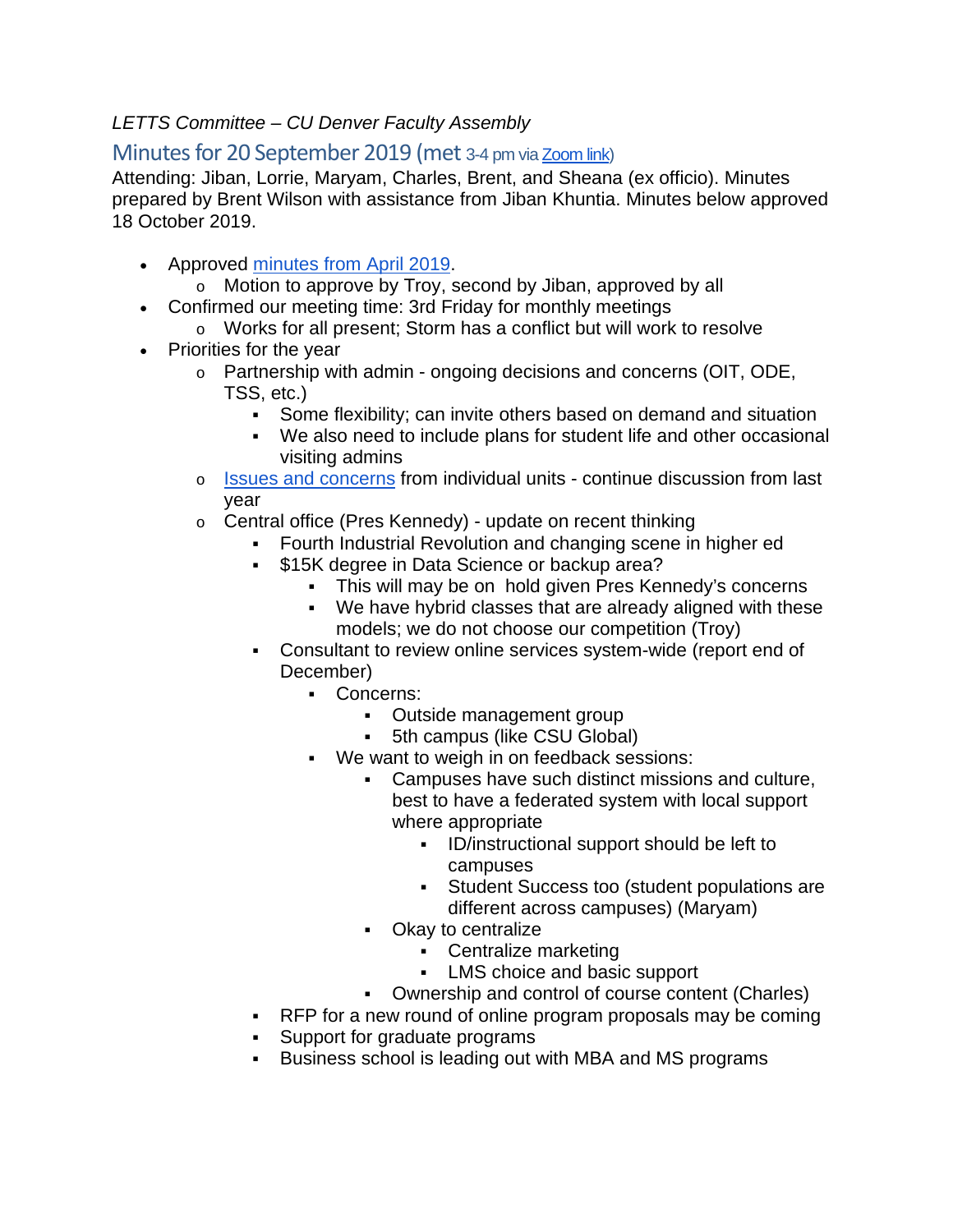- Stackable credentials and strengthened community/ professional/employer ties - are we doing digital badges and credit for experience right?
- Bylaws review next month
	- o [Present bylaws](https://drive.google.com/file/d/13zOOHz-IFQk4ovM5cSOxJM_rkEA1YlJP/view?usp=sharing)
	- o [Proposed revisions](https://docs.google.com/document/d/1DVIyuk4M-ljdVWxI_zWNOr7C_qCu2gO8XApPFXGHvbA/edit) (working doc)
	- o Plan to submit changes to Faculty Assembly for final approval
	- Leadership LETTS officers and chair in training
		- o Vice-chair needs to be trained for leadership
		- o Background for chair duties: FA includes several faculty standing committees. Chairs of those committees form the FA executive committee. The exec committee helps set the FA agenda and meets monthly before larger FA meeting.
		- o LETTS chair also serves:
			- CFD advisory group (Center for Faculty Development)
			- OIT strategic planning, proposals refereeing, etc. representing LETTS
		- o Let's not decide now. Send a note on your willingness. We seek nominations. We will revisit.
		- o Troy expressed interest in leaders with a year's delay due to sabbatical and other commitment this coming Spring.
- With Chancellor Horrell's pending retirement, how can LETTS be productively involved?
	- $\circ$  Faculty assembly will be involved; we may go through them. (Brent)
- Updates from OIT Sharn Grant (delayed until October)
	- o Anschutz email and domain name
		- o Strategic plan
		- o InfoEd
- Nexte meeting: 18 October 2019.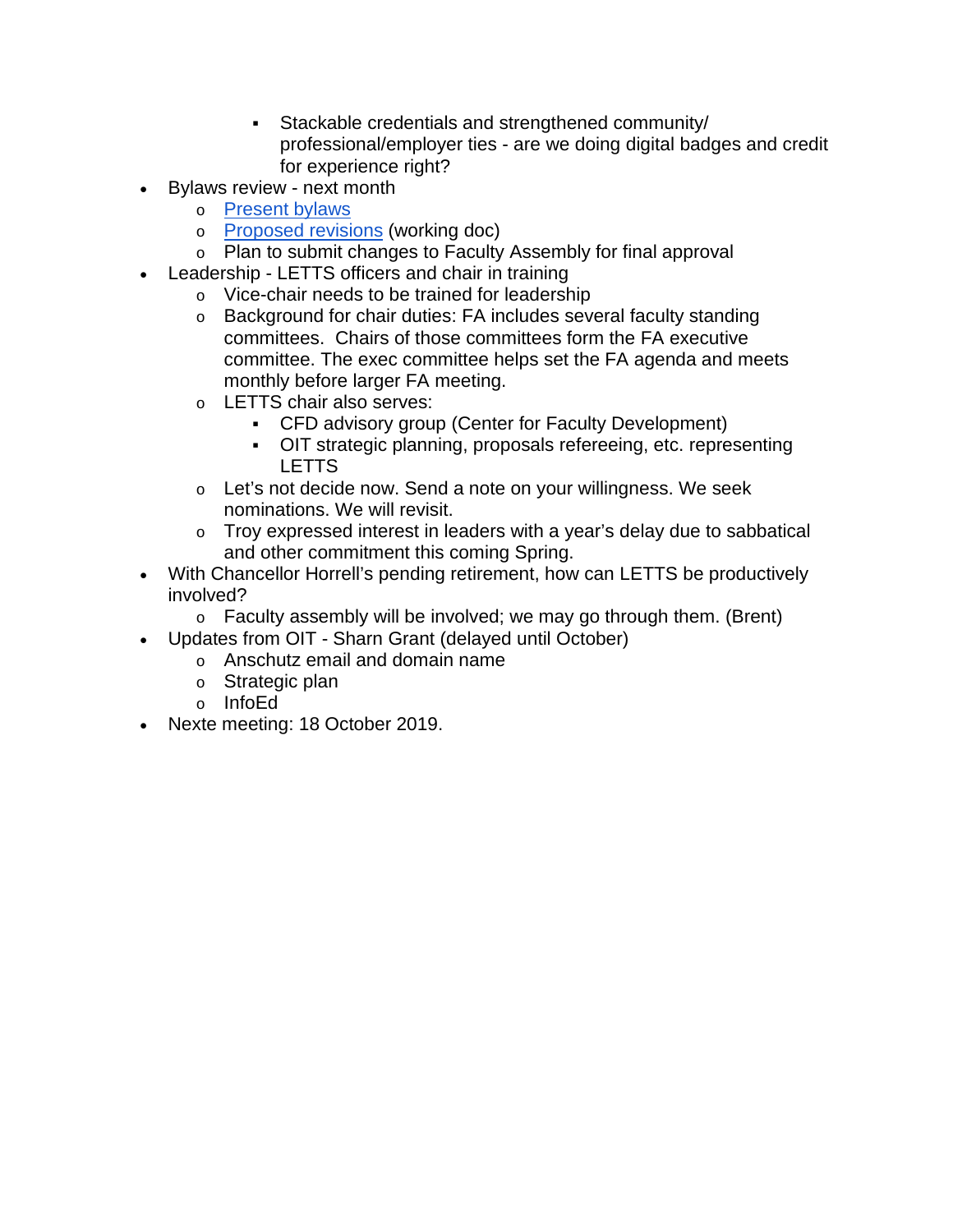# LETTS meeting, October 18, 2019, Minutes

In attendance via Zoom: Brent Wilson (Chair, Education), Jiban Khuntia (Vice Chair, Business), Troy Butler (Secretary, Math), Maryam Darbeheshti (Engineering), Tony Fonzi (OIT, guest), Sharon Grant (Organizational Change Manager, OIT), Lorrie Evans (Library)

- Minutes approved from [last meeting in September](https://docs.google.com/document/d/1xq_LYhX63vF0Ts1wq3AFkQWWZ6U--m6t8Dcdebd5rPo/) (Troy motion, Jiban second)
- Leadership discussion: Troy will serve as secretary for remainder of year, Jiban will continue as vice chair, Brent will continue as chair. Leadership roles will shift next year as Brent plans to step down.
- Sharon
	- Discussed timelines for switches to accounts for C Anschutz. Prepare to see changes next year.
	- Old ucdenver emails will still work. One email account but old emails are simply brought into the new email account.
	- What will happen with students who transition between campuses?
		- Staff who work between campuses will transition to CU Anschutz.
		- No discussion on bioengineering students.
	- Discussed OIT Executive Summary and the alignment of six strategic directions.
		- Build Connections, Maximize the value of IT investment, Re-establish effective IT Governance, Collaborative Transformation, Align Technology Investment and Outcomes, and Expand Organizational Maturity
- Recent Faculty Assembly meeting updates
	- Pres. Kennedy attended and presented the strategic plan
		- Pedagogical innovation and Infrastructure/Efficiencies touch on LETTS priorities and we should stay connected to those in charge of those aspects of the plan.
		- Brent and Maryam came away impressed with Pres. Kennedy's strategic plan.
	- A consulting firm is likely to be hired soon to study the system-wide IT infrastructure.
		- Encourage participation from knowledgeable faculty in assessing our online offerings when the firms attend campuses.
- Review Proposed Bylaw Revisions
	- For next meeting, we will discuss changes and vote to approve. Come prepared to discuss and vote.
- Unit Concerns/Priorities:
	- Business is rolling out an 8-week MBA format
	- Mathematics and Statistics are developing several new courses related to the mathematics of data science that are intended to go directly online.
		- Should consult ODE instructional design consultant (Jason Drysdale)
	- Engineering is being asked to move courses online by the new dean.
		- Seek coordination/collaboration among different engineering disciplines and OIT.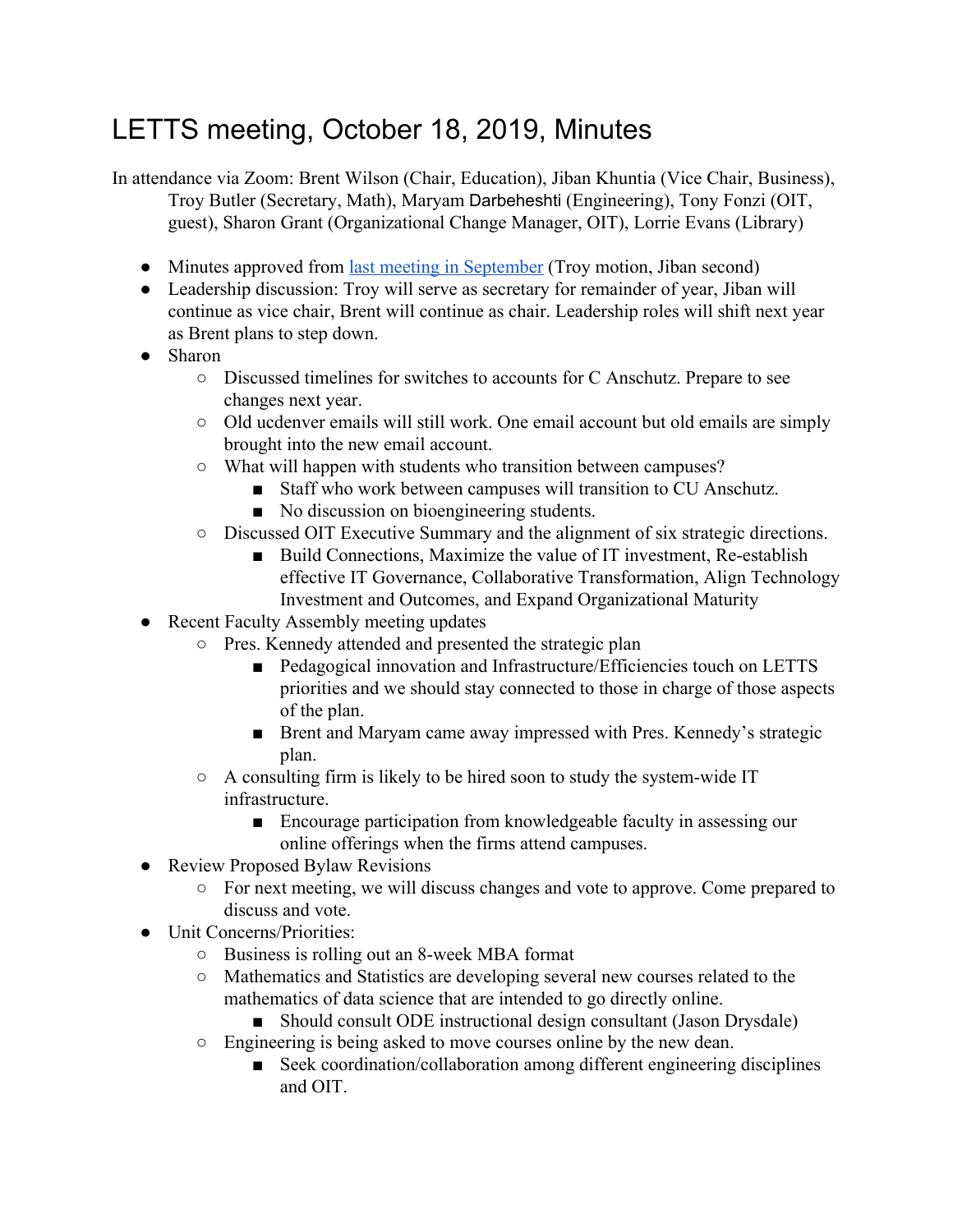- Brent brought up access to OER (open education resources) to inquire of any movement in using these resources from units. Members should consult with primary units.
- Next meeting: Friday 15 November 3-4 pm.